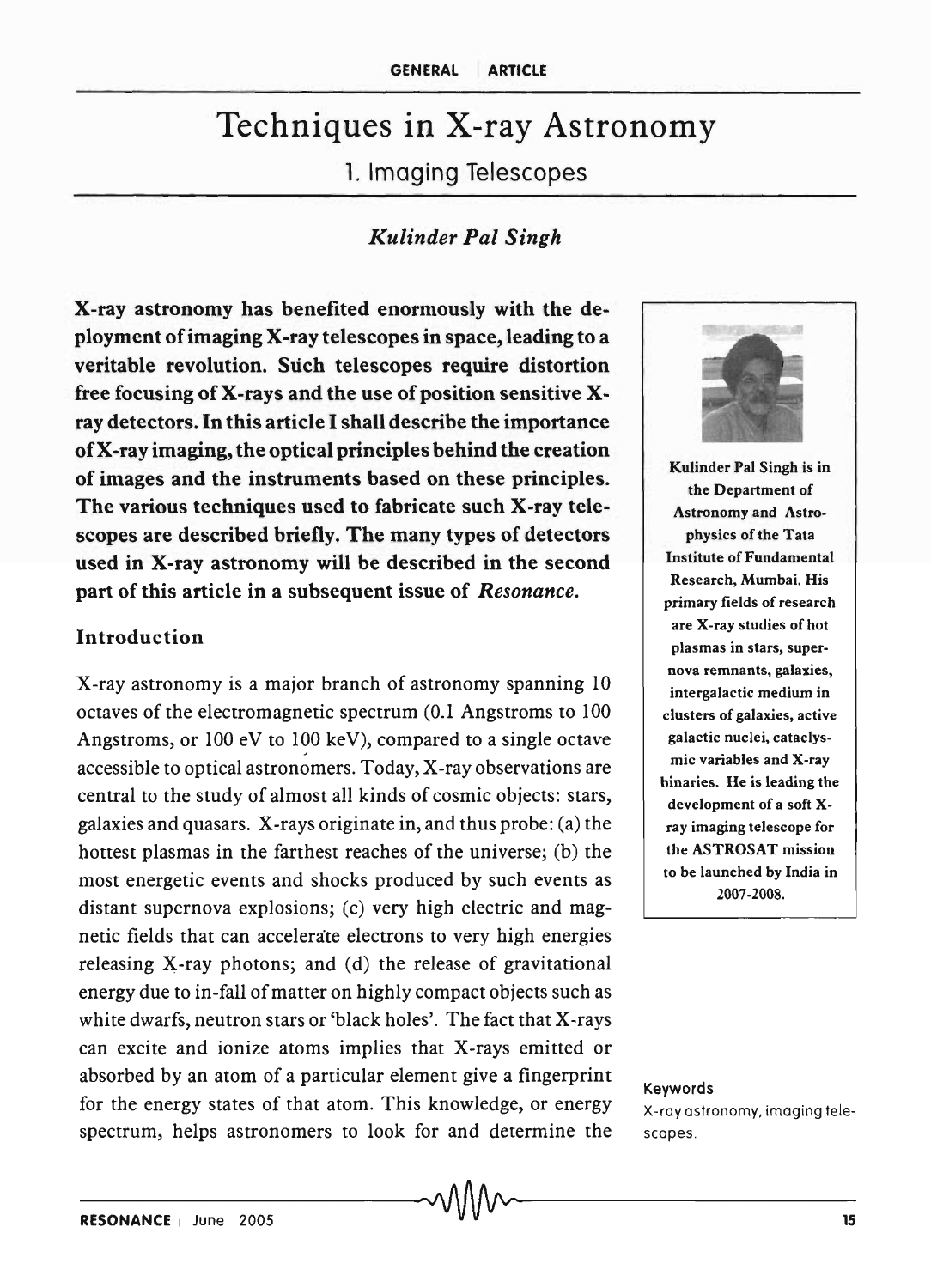Beginning with simple detectors in 1962, equivalent to a naked eye in visible astronomy, the X-ray instruments today are a billion times more sensitive rivaling the capability of 8 to 10 metre class of optical telescopes. amount of each element present in the source of X-rays or in the matter interspersed in the intervening space in the direction of the source.

The development of X-ray astronomy is tied up with the development of rockets and satellites that are required for carrying Xray telescopes and detectors above the absorbing layers of the Earth's atmosphere. Beginning with simple detectors in 1962, equivalent to a naked eye in visible astronomy, the X-ray instruments today are a billion times more sensitive rivaling the capability of 8 to 10 metre class of optical telescopes. These developments have led to observations of X-rays from planets to the distant clusters of galaxies and quasars.

The cosmic sources of X-rays are usually very weak. Detection of these sources in the harsh environment of space is normally done on a photon-by-photon basis against a very strong background. The earliest instruments used for X-ray astronomy were simple gas filled proportional counters used in nuclear physics in which X-rays are detected by photo-ionization of the gas. The sensitivity of these instruments was dependent on the area of the detectors, the absorption cross-section of the gas, and the techniques used for the reduction of non X-ray background. Techniques like shielding, mechanical collimation, and anti-coincidence with neighbouring cells or rise time discrimination of the charge pulse produced by an X-ray photon or a charged particle are used to reduce the unwanted background. Large areas meant uniformity of response that was created by having multiple cells of small size with uniform electric field defined by a large number of anode and cathode wires. X -ray proportional counters are the workhorses of X-ray astronomy covering nearly the entire energy range of X-rays. This approach is quite adequate for bright X-ray sources, and can still lead to major scientific advances (as in the *Rossi X-Ray Timing Explorer (RXTE)* launched by NASA in 1996). Earlier examples of X-ray satellites based on such detectors are: *High Energy Astronomical Observatory* -1 in 1977 by NASA, *A riel-V(1975, UK), European X-ray Observatory SA Telite* (1983, *ESA), Tenma* (1983, *Japan), Ginga* (1987) obser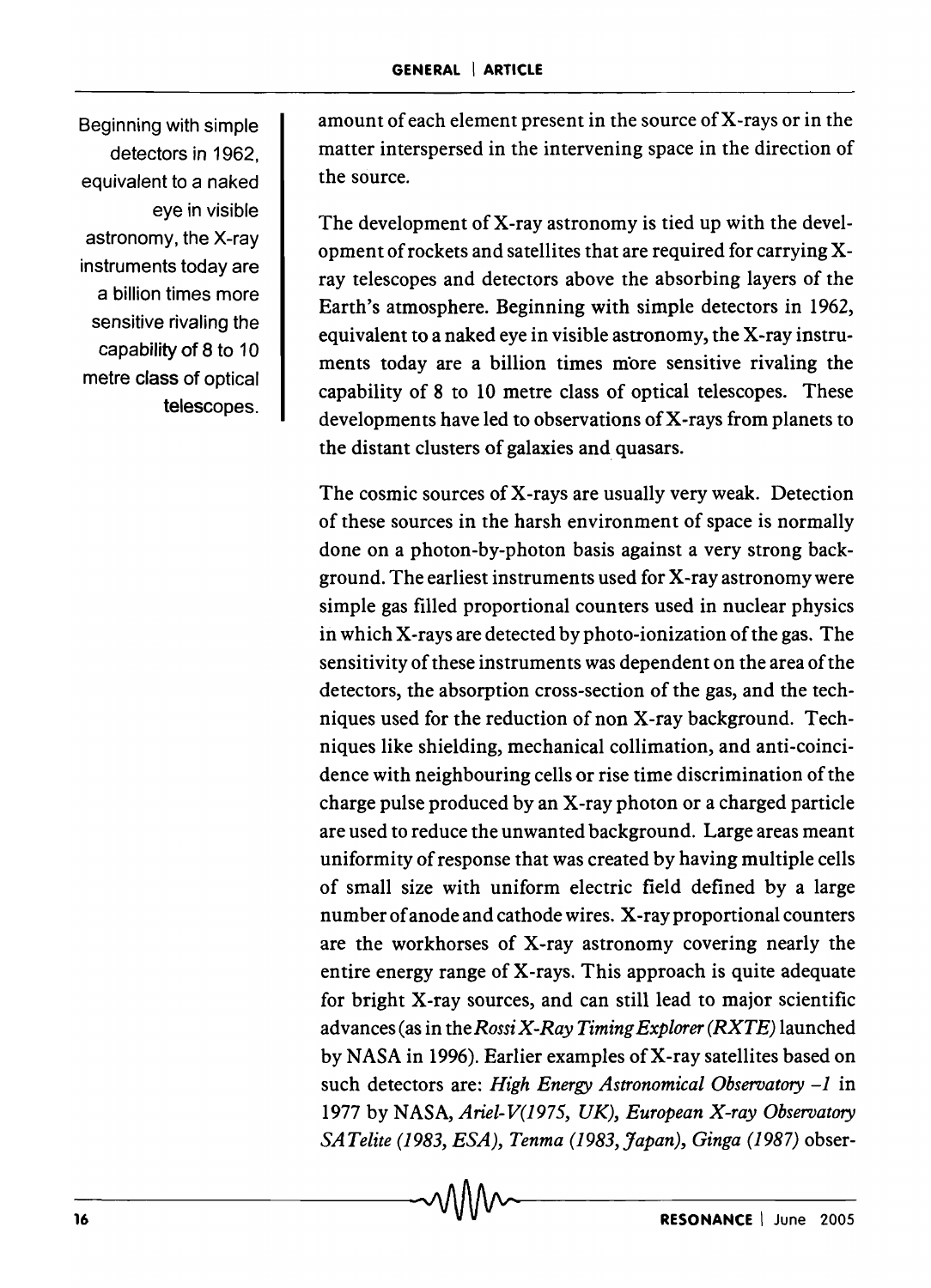vatory of Japan and UK, and *Indian X-ray Astronomy Experiment*  on Indian Remote Sensing satellite - P3 (1996). A multiwavelength satellite calledASTROSAT being built in India will carry three large area xenon gas filled proportional counters.

There are, however, practical limitations on increasing the areas of the proportional counters and on making very fine collimators with highly restricted field of view. Thus, it is very difficult to detect many thousands of weak X-ray sources that comprise the background as seen by proportional counters with a collimated field of view. A combination of an X-ray telescope that can concentrate the X-rays on to an imaging X-ray detector can enhance the sensitivity manifold, help us view several X-ray emitting objects simultaneously, and can even create pictures of regions from where diffuse X-ray emission arises.

#### Imaging X-ray Telescopes

To make an X-ray telescope we need to be able to reflect and focus X-rays. Conventional refracting or reflective optics is impractical because the refractive index for X-rays is less than unity and single surface reflectivity for near-normal incidence is negligible. X-ray photon energies are greater than the binding energies of the typical atomic electrons leading to an index of refraction,  $n < 1$  except near absorption edges of the material used. Then by Snell's Laws, total external reflection occurs and X-rays reflect from a surface up to a critical angie given by  $cosine \theta = n$ . This is known as the *grazing angle*. If n is expressed as 1- $\delta$ , then  $\theta = (2\delta)^{1/2}$  where  $\delta = N_0 Z r_e \rho \lambda^2 / A 2\pi$ . For heavy elements, Z/A is about 0.5, and  $\theta = 5.6 \lambda \rho^{1/2}$  arcmin (where  $\lambda$  is in Angstroms, and  $\rho$  is in gm/cm<sup>3</sup>),  $\theta$  is proportional to  $\rho^{1/2}/E$ where E is the photon energy. Ni, Au, Pt, and Ir are good reflectors and are used for making X-ray mirrors. The value of critical angle is typically in the range of 10 arcmins to 2 degrees for the energy range of 0.1 to 10 keY for surfaces of Au, Ni, Pt or Ir coated on substrates of glass, AI, reinforced carbon-fibre, and most recently plastics. Fresnel's equations give the functional form of the reflection curves.

X-rays reflect from a surface up to a critical angle given by cosine  $\theta$  = n. This is known as the grazing angle.

The value of critical angle is typically in the range of 10 arcmins to 2 degrees for the energy range of 0.1 to 10 keY for surfaces of Au, Ni, Pt or Ir.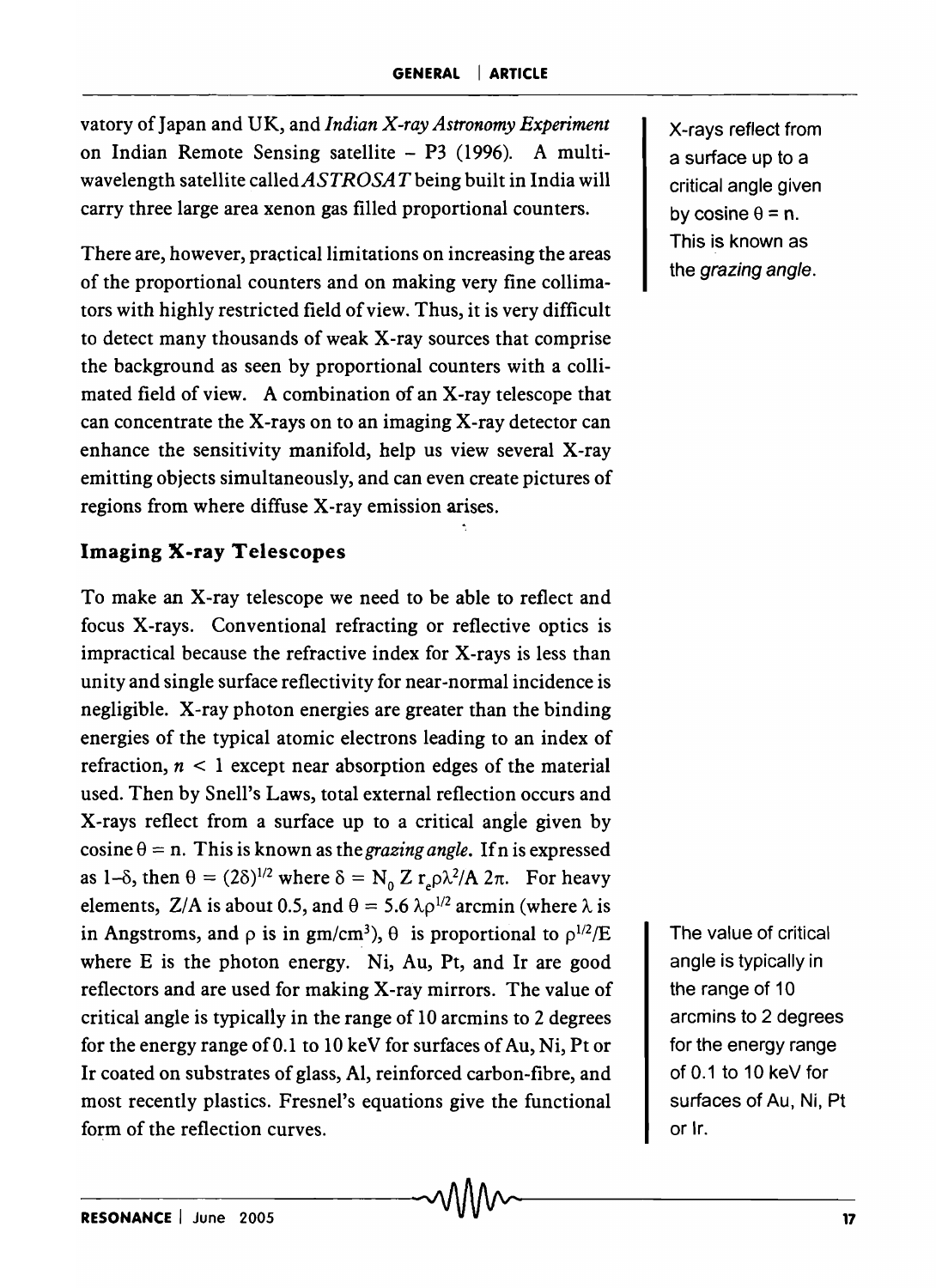

Figure 1. Kirkpatrick-Baez optics (/eft) and stacking of parabolic sheets (right) to increase the effective area of reflection.

Credits: Underwood, J H and Attwood, D T in Physics Today (1984).

A parallel beam incident at a grazing angle on a curved parabolic plate will focus in I-dimension to a line, leading to severe astigmatism. Therefore the first 2-dimensional X-ray images in the laboratory were made in 1948 using 2 sets of parabolic sheet mirrors (parabolas of translation) with axes of revolution perpendicular to each other. Here, light emerging from the front mirror was intercepted by the rear mirror *(Figure* 1). A spatial resolution of 5-10 arcsecs for on-axis, and 1 arcmin for X-rays one degree off-axis, was achieved. This kind of optics is known as the 'Kirkpatrick-Baez optics'.

In two remarkable papers in 1952, H Wolter described a series of designs and geometries for such X-ray telescopes. The one most commonly used consists of a set of co-axial and con-focal shells of paraboloidal and hyperboloidal mirrors. X-rays are first reflected by an internally reflecting paraboloidal mirror and then reflected to the prime focus of the telescope by the internally reflecting hyperboloid mirror (Figure 2). Focal length is measured from the mid point of the paraboloid and the hyperboloid. At grazing incidence, the active region of the mirror is just a thin annulus giving a small collecting area even for a large diameter mirror. Therefore, several Wolter I shells are nested to improve the filling factor of the circle defined by the outermost shell, and thus increase the reflecting areas. Telescopes for soft X-rays in the energy range of 0.1-10 keY have been built based on this geometry and have provided X-ray images with arcsec to sub-arcsec resolution that have revolutionized X-ray astronomy. The mirrors in each of these observatories were figured to perfect paraboloid and hyperboloid shapes by diamond turning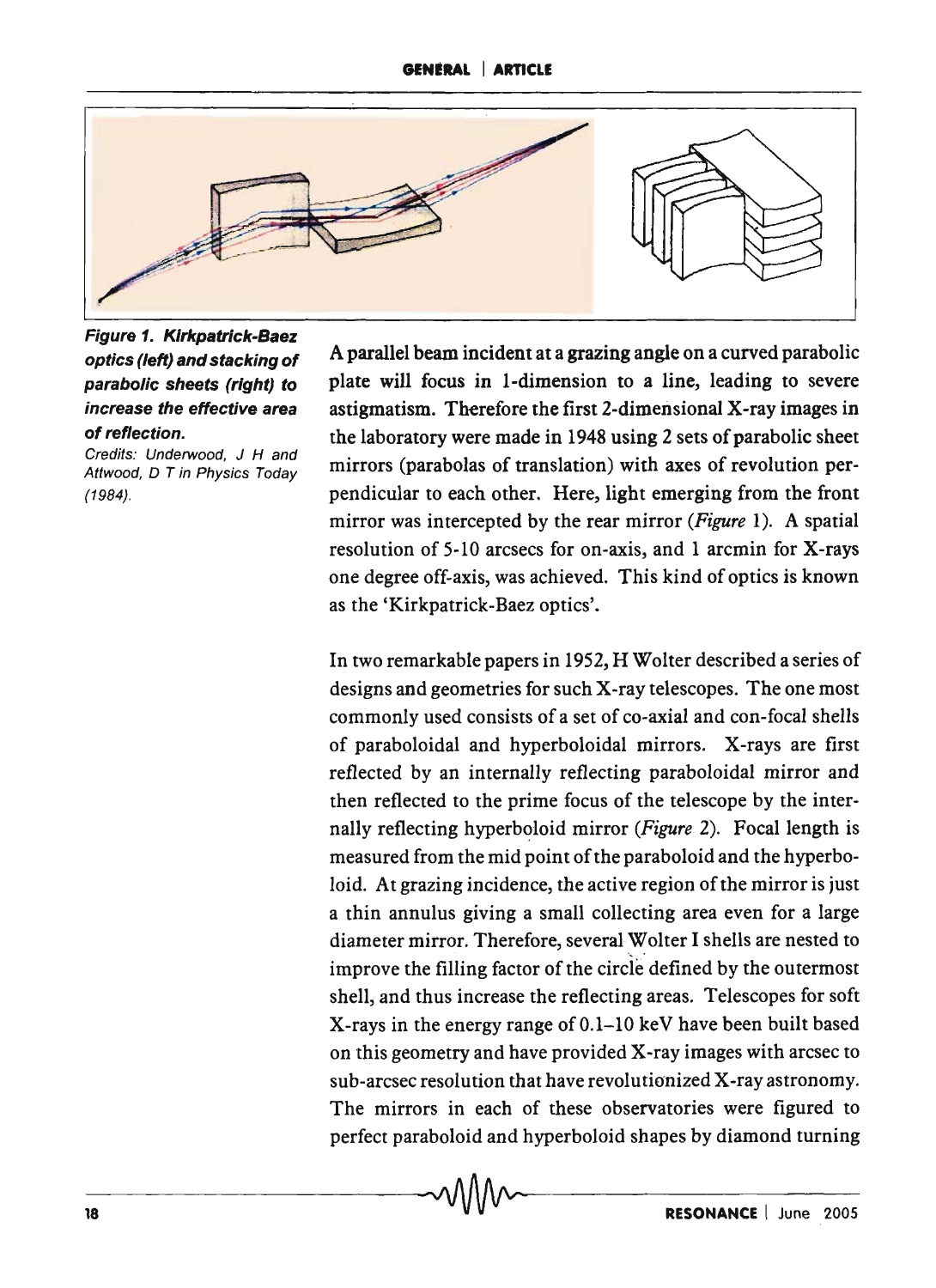

Figure 2. A Wolter type I telescope consisting of coaxial and con-focal paraboloid and hyperboloid. This geometry was used in the Einstein(NASA), ROentgenSAT (Germany, USA, UK), and the Chandra X-ray Observatories (CXO) launched by NASA in 1978, 1990 and 1999, respectively.

of thick material like Zerodur (glass with zero thermal expansion) to provide stiffness for maintaining the perfect shape. The four nested telescopes in *Chandra* are shown in *Figure* 3. *Chandra*  has provided the finest X-ray images with a spatial resolution of 0.3 arcsec. An example is shown in the images of three clusters of bright, young stars that lie in the direction of the center of our Galaxy *(Figure* 4). Like many stars in the disk of the Galaxy, they are almost impossible to see with an optical telescope because of interstellar dust but are revealed in X-rays and infrared.

A much higher nesting (40 to 120 mirrors) within the same aperture or diameter (300 mm to 700 mm) of the largest paraboloid can be achieved by using substrates made of very thin foils. Use of thin foils leads to (a) savings in weight that is very Figure 3. The 4 paraboloid mirrors of CXO (left) and diamond turning of one of the mirrors (right). These are the smoothest iridiumcoated mirrors ever made. The focal length is 10m.

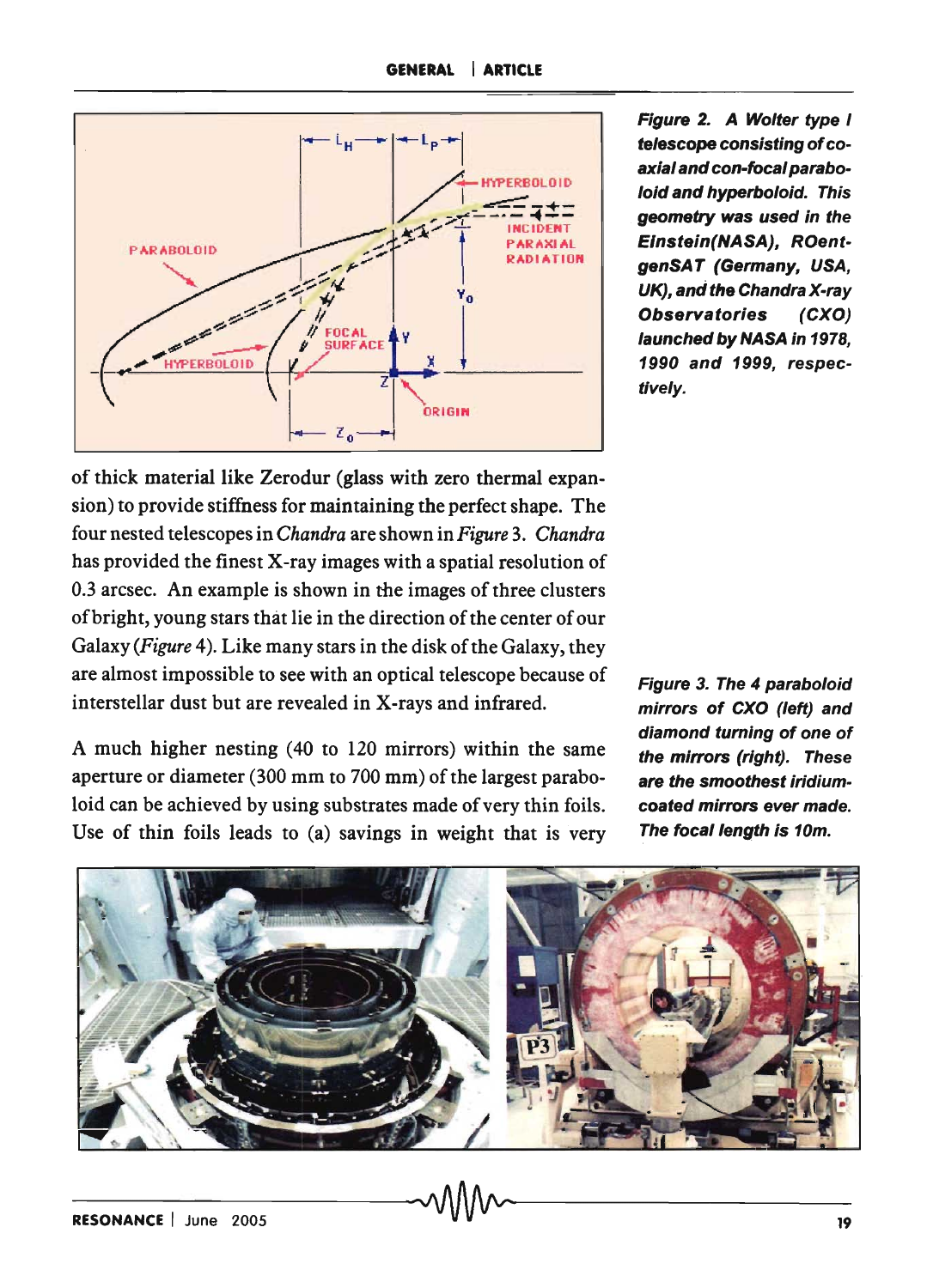

Figure 4. X-ray (blue) and infra-red (green) images of three star clusters 25000 light years away (size: 4.2 arcmin per side). X-rays are shown in blue and infrared in green. (For more X-ray images see the Suggested Reading).

important for a satellite mission, (b) savings in cost due to the ease of'fabrication, as expensive diamond turning and figuring are not required, and (c) higher upper energy limit, since thin foils can be nested closer to the axis giving smaller grazing angles for reflecting higher energy photons. The mirror assembly for a telescope in the *XMM-Newton* used thin mirrors and is shown in *Figure* 5. The X-ray mirrors are gold-coated nickel shells and are produced via replication process as shown in *Figure* 6. A gold layer deposited on a highly polished master mandrel is transferred to the nickel shell that is electroformed on the gold layer. The master mandrels are made from double

Figure 5. The 58 mirrors of XMM-Newton (left) and light path for one of the 3 X-ray telescopes (right). The largest mirror in XMM-Newton has a diameter of 70cm (left). Each mirror is 600mm long with thickness ranging from 0.47mm (innermost) to 1.07 mm (outermost). The total weight of the fully assembled mirror module (left) is 440 kg. The focal length is 7.5 meters (right). The spatial resolution is around 10 arcsec.

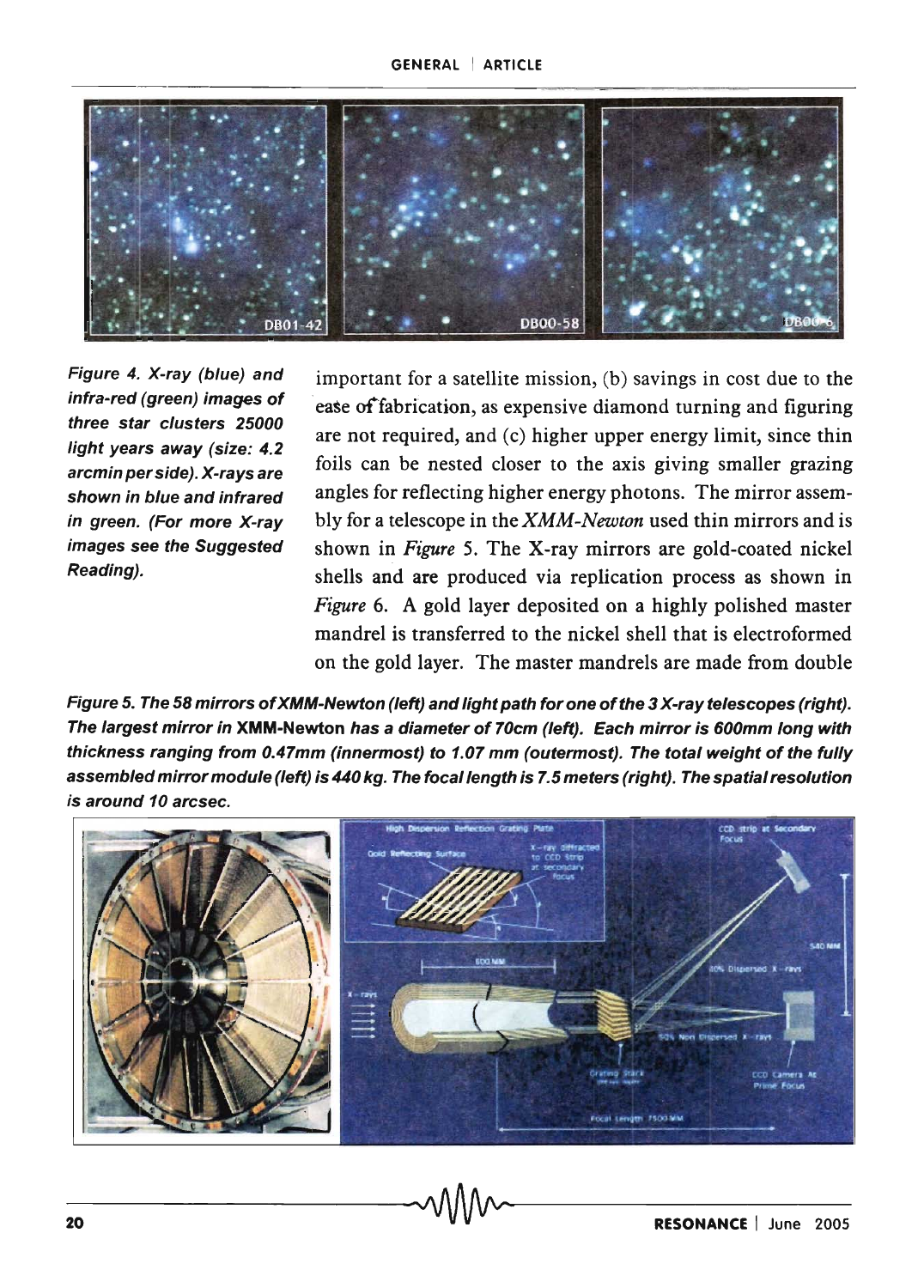

conical Al blocks coated with Ni and lapped to exact paraboloid and hyperboloid shapes of Wolter I geometry, and then superpolished to a surface roughness of 4A.

The telescopes in *ASCA* (1993, *Japan and USA), ASTRO-E2 (Japan and USA)* and theSXT *onASTROSAT (India)* have even thinner (O.ISmm to O.2mm) foils of gold-coated Al but figured in a conical approximation to Wolter I optics. The number of mirrors is 120 *inASCA,* 168 *inASTRO-E2,* and 41 in *SXT.* This results in even higher savings in weight (only 20 kg for a mirror module) but the spatial resolution obtainable with such telescopes is a few arcmin. In *ASCA* gold was deposited by evaporation and the surface was given a lacquer coating. Several improvements were made in *ASTRO-E2* by using replication process where a layer of gold deposited by sputtering on a smooth glass is transferred to AI via an epoxy coupling layer, thus replicating the smoothness of the glass surface on to the gold layer. The entire process is described in *Figure* 7, and is being used for making mirrors for *SXT* in my group at TIFR. A surface roughness of  $10-15$  Å has been achieved in this process. The spatial resolution of a telescope made with such mirrors is 3 arcmin *(ASCA)* and 1.5 arcmin *(ASTRO-E2).* 

Figure 6. Production ofmirrors for the XMM-Newton Observatory by a replication process.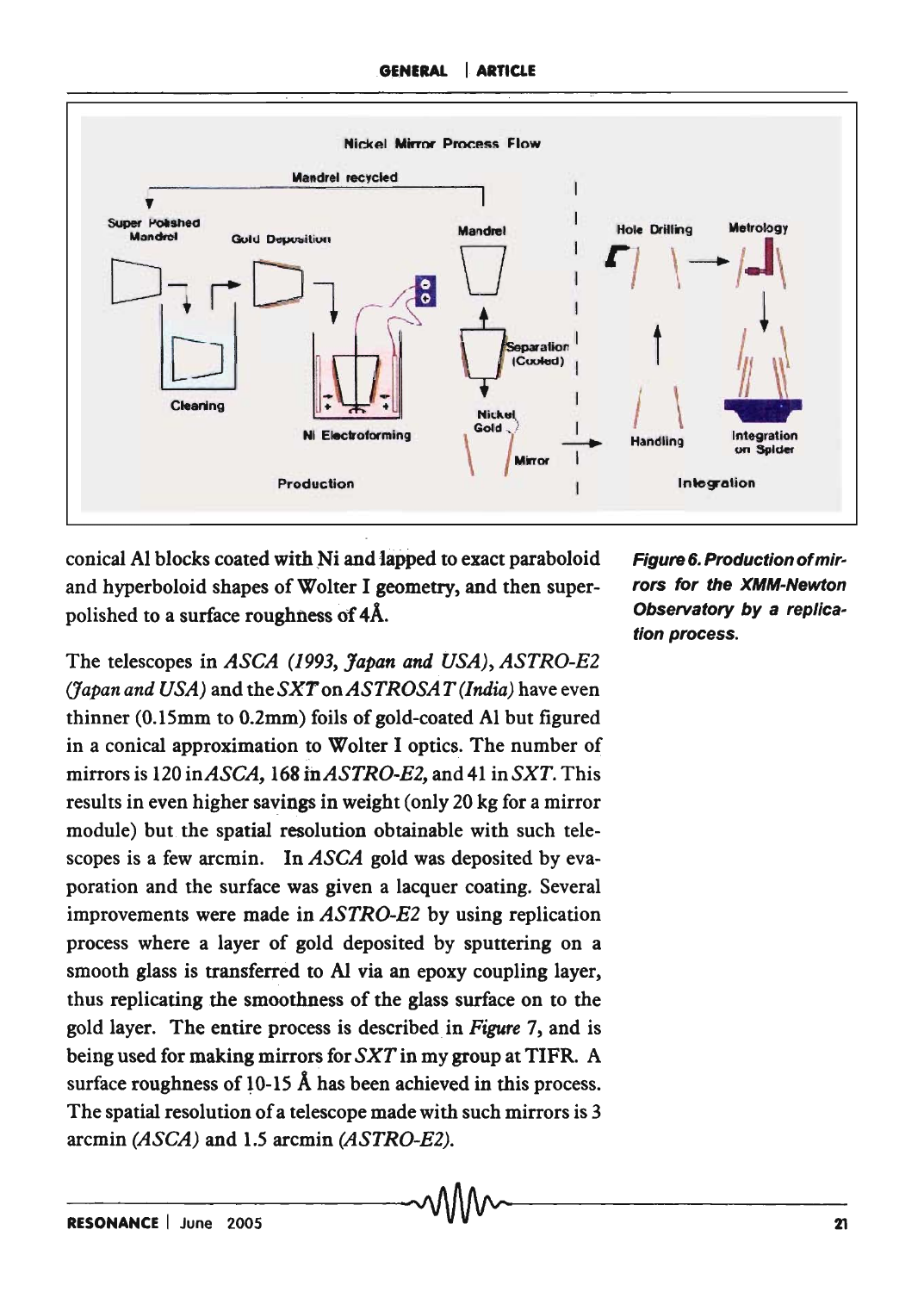Figure 7. Production of mirrors for ASTRO-E2 and SXT telescopes by epoxy replication.



The telescopes described in the previous paragraph are useful only for soft X-rays ( $E$ <10 keV). Presently hard X-ray astronomy uses either collimators or coded aperture masks to observe hard X-rays from astronomical sources. In these systems the internal detector background dominates the typical source fluxes because the collecting area and the detector areas are about the same. In a focusing system the collecting area can be 1000 times the detector area improving the sensitivity enormously. Focusing of hard X-rays (with energies  $> 10$  keV) using